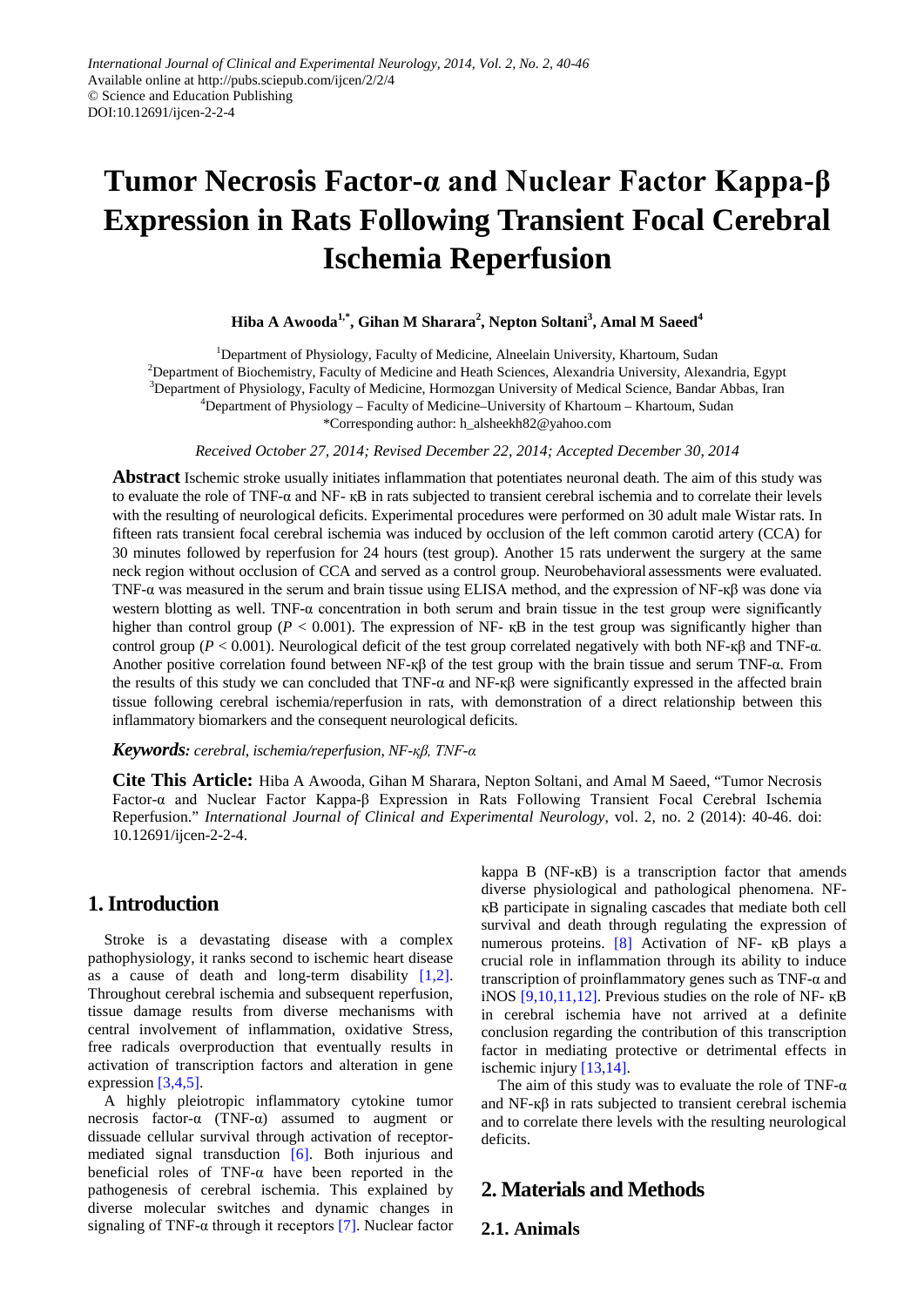The studies were approved by the Ethical Committee of the University of Alexandria, and the investigations conform to the Guide for the Care and Use of Laboratory Animals published by the US National Institutes of Health (NIH Publication No. 85–23, revised 1996). 30 Male Wistar rats, weighing 150-250 g were selected and preserved at a constant temperature of 22±2°C with a fixed 12: 12-h light-dark cycle. Nutritionally balanced pellets and water were freely available. The animals were divided into two groups (15 rats in each group): test and control

## **2.2. Cerebral Ischemia Induction**

The animals were fasted overnight prior to surgery with free access to tap water. Anesthesia was induced by Ether inhalation and maintained by thiopental sodium (2.5mg/kg) [\[15\].](#page-5-7) Body temperature was kept constant at  $36.5 \pm 0.5^{\circ}$ C using warm pad. A longitudinal cervical incision (2cm) was made lateral to the midline and the common carotid artery (CCA) was carefully dissected. In the test group (ischemia/reperfusion) (n=15) ischemia was induced by placing non traumatic microvascular clip on the left CCA just prior to its bifurcation  $[16]$ . During the ischemia rats were monitored for body temperature and respiration pattern. The vascular occlusion was maintained for 30 minutes, and then the clips were removed to resume blood flow to the ischemic region  $[17]$ . The incisions were sutured, the animal was allowed to recover from anesthesia, and returned to a warm cage for recuperation during reperfusion period for 24 hours.

In the control group (sham-operation)  $(n = 15)$ , the rats underwent the surgery at the neck region without occlusion of CCA. The number of animals presented for each group is the number of rats that survived during 24 hour reperfusion period. The collected data of the animals that died during 24 hours reperfusion period were excluded.

#### **2.3. Neurological and Behavioral Evaluation**

Neurobehavioral tests of all experimental groups were assessed were assessed daily to determine the effect of ischemic injury on them. Neurobehavioral evaluations were performed three times: the day before surgery, one hours after the surgery and before scarify day. The neurobehavioral study consisted of the following six tests: spontaneous activity, symmetry in the movement of the four limbs, forepaw outstretching, climbing, body proprioception and response to vibrissae touch. The score given to each rat at the end of the evaluation is the summation of all six individual test scores. The minimum neurological score was 3 and the maximum was 18 [\[18\].](#page-6-1)

#### **2.4. Laboratory investigations**

At the end of experimental period, the rats were sacrificed by decapitation. Brains were rapidly removed from the skull and washed with cold saline and stored at −20°C for further analysis. A small part of each brain from the affected hemisphere were dissected in to approximately 1-2 mm pieces and they were homogenized in 7 ml of icecold extraction buffer contain: (Triton X-100: 1%, MgSO4: 10 mmol/l, EDTA: 1 mmol/l, Dithiothreitol: 1 mmol/l, NaCl: 0.5 mol/l, Protease inhibitor cocktail: 1%, and 20 mmol/l HEPES (pH 7.5) [\[19\].](#page-6-2) The homogenate was centrifuged; the supernatant was taken and stored at −20°C before used. A modification of the method of Lowry was used for the determination of protein in the brain homogenate [\[20\].](#page-6-3) TNF- $\alpha$  level in brain and serum was measured using ELISA kits [\[21\].](#page-6-4)

## **2.5. Western Blotting Method for Detection of NF-қβ**

The brain was quickly removed and was homogenized and sonicated in homogenizing buffer (250 mM sucrose, 20 mM HEPES, pH 7.4 with KOH, 100 mM NaCl, 2 mM EDTA, 1% protease inhibitor cocktail [Sigma-Aldrich, St. Louis, MO, USA]). The homogenate was centrifuged  $(1000 \times g, 15 \text{ min}, 4^{\circ}\text{C})$  and the resulting supernatant was used for quantitation. Protein concentrations were determined and equal amounts of protein were loaded per lane after adding the same volume of Tris-glycine sodium dodecyl sulfate sample buffer (Invitrogen, Carlsbad, CA, USA). Sodium dodecyl sulfate-polyacrylamide-gel electrophoresis was performed on a Tris-glycine gel (Invitrogen) and then transferred to a Nitrocellulose membrane (Invitrogen). Membranes were incubated with primary antibody: Affinity-purified rabbit anti-NFkB antibody (R&D systems, USA). The antibody was reconstituted in 100 µl of sterile PBS containing  $0.02\%$  sodium nitrite (NaN<sub>3</sub>). Block solution dissolved in TBS, and HRP conjugatedsecondary antibody were added and placed on the shaker for 1 hour at room temperature. The membrane was then washed 3 times (5min each) with TBST (0.05%Tween in TBS) on the shaker and then washed again in TBS. DAB substrate solution then hydrogen peroxide 30% were added. After developing the color of the blot, the reaction was stopped after appearance of the expected bands by pouring out the substrate and rinsing with distilled water repeatedly. Finally the membrane was dried and placed in the dark and pictures were taken. The pictures were fed to the computer using the Corel paint shop pro X2 software, the colour intensity of each band was converted to a number with red green blue (RGB) unit and divided by the protein concentration in each sample to be represented finally with RGB unit/mg protein [\[22\].](#page-6-5)

#### **2.6. Data Analysis**

Data were expressed as mean  $\pm$  S.E.M. Differences among groups were evaluated by independent student ttest and the relationships between TNF- $α$ , NF- κB and the resulting neurological deficit of rats subjected to ischemia reperfusion were assessed using bivariate correlations. P<0.05 was selected for acceptance of statistical significance.

## **3. Results**

[Figure 1](#page-2-0) demonstrates the significant decrease in the neurological deficit in rats subjected to ischemia reperfusion (test group)  $(12.8\pm0.7)$  compared to sham operated rats (control)  $(17.5 \pm 0.7, P < 0.001)$ . While in [Figure 2,](#page-2-1) the concentrations of serum  $TNF-\alpha$  in rats subjected to ischemia reperfusion (test group) (734.8±108.9 pg/ml) was significantly higher compared to sham operated rats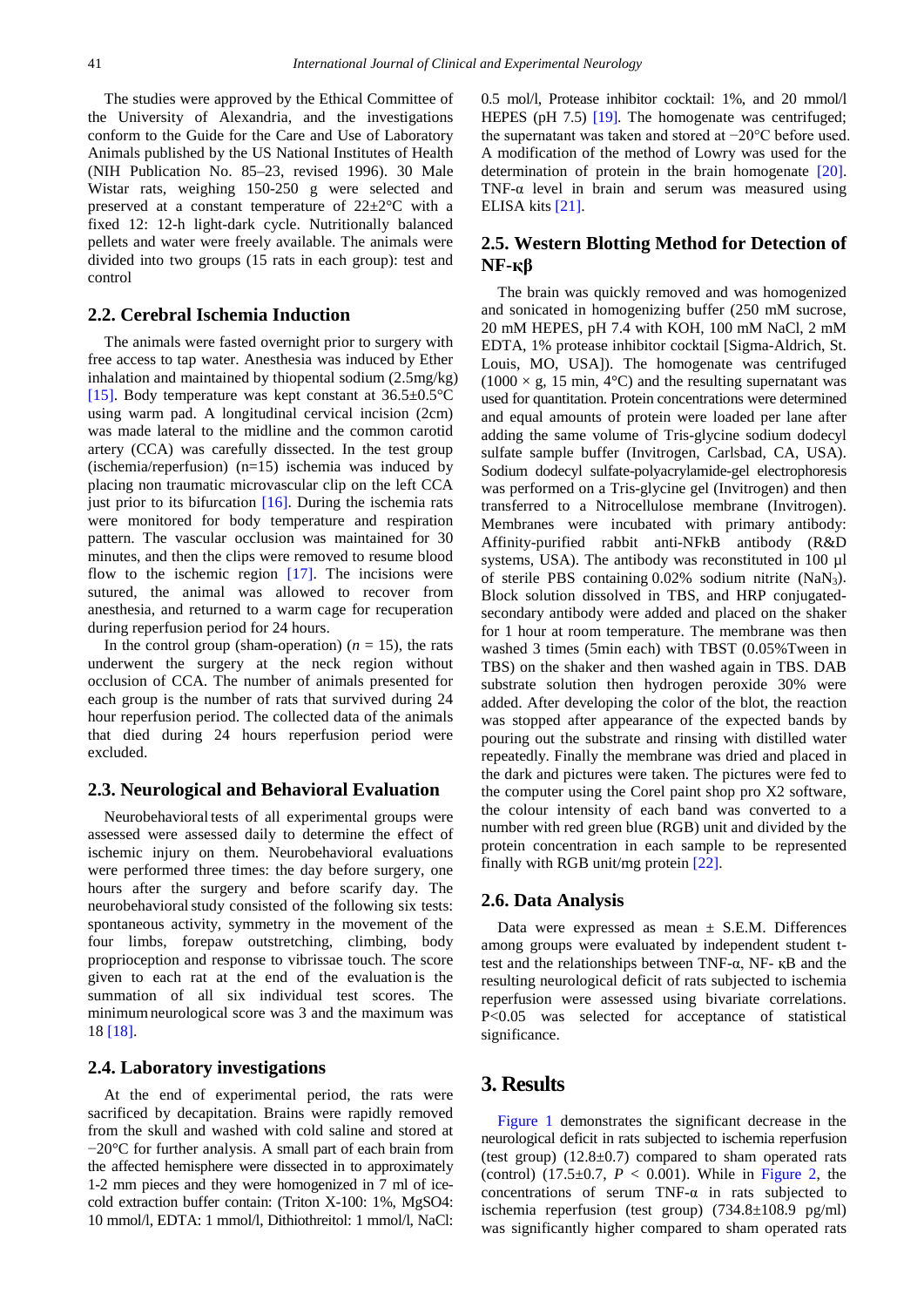(control) (37.18±10.183 pg/ml, *P* < 0.001). Moreover, the level of brain tissue of TNF-α in rats subjected to ischemia reperfusion (test group) (110.4±6.2pg/mg protein) was significantly higher compared to the sham operated rats (control)  $(4.9\pm0.8 \text{ pg/mg} \text{ protein}, P < 0.001)$  [\(Figure 3\)](#page-3-0). The brain of NF-қβ of rats subjected to ischemia reperfusion (test group) (129.2±1.7 RGB unit/mg protein) was significantly higher compared to the sham operated rats (control)  $(53\pm1.03RGB \text{ unit/mg} \text{ protein}, P < 0.001)$  as demonstrated in [Figure 4.](#page-3-1) As shown in [Figure 5](#page-4-0) and [Figure 6](#page-4-1) NF-κ $β$  of the test group correlated positively with the brain tissue and serum TNF- $\alpha$  (CC = 0.946 and 0.943,  $P = 0.000$  respectively).

<span id="page-2-0"></span>

<span id="page-2-1"></span>**Figure 1.** Neurological deficit in **control** (sham operated) and **test** (ischemia reperfusion) rats. (15 rats in each group, data are expressed as mean± SEM) p<0.05 significant differences between test and control group



**Figure 2.** Serum TNF-α level in Control (sham operated) and test (ischemia reperfusion) groups. (15 rats in each group, data are expressed as mean± SEM)

p<0.05 significant differences between test and control group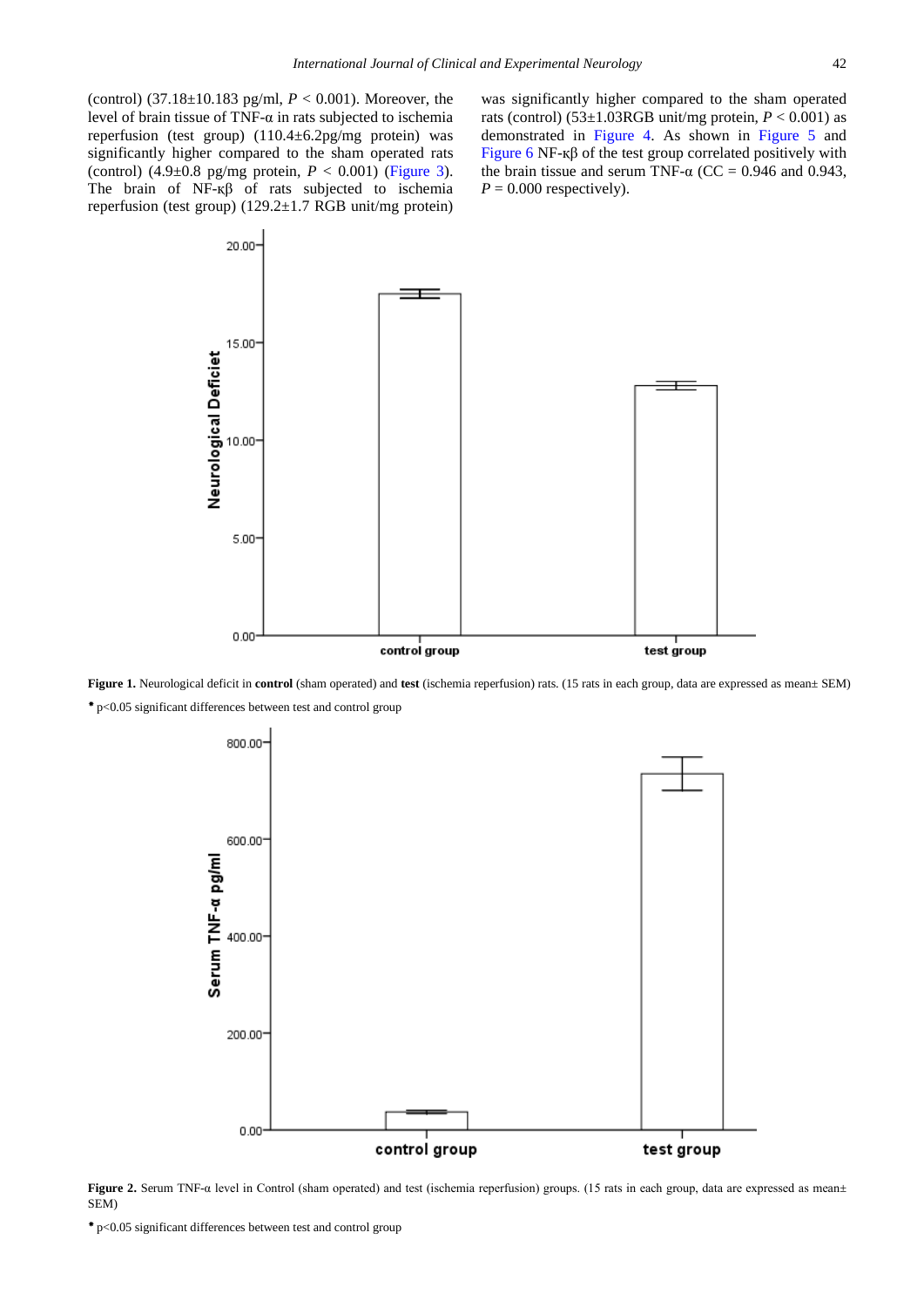<span id="page-3-0"></span>

<span id="page-3-1"></span>**Figure 3.** Brain TNF-α level in **control** (sham operated) and **test** (ischemia reperfusion) rats. (15 rats in each group, data are expressed as mean± SEM) p<0.05 significant differences between test and control group



**Figure 4.** Brain NF-қβ level in **control** (sham operated) and **test** (ischemia reperfusion) rats. (15 rats in each group, data are expressed as mean± SEM)

p<0.05significant differences between test and control group

The relationships between TNF-α, NF-қβ levels and neurological deficit of rats subjected to ischemia reperfusion (test group) are given in [Table 1.](#page-3-2)

**Table 1. Correlations between neurological deficit and the level of studied biomarkers**

<span id="page-3-2"></span>

| The Biomarker |               | <b>Correlation Coefficient</b> |      |
|---------------|---------------|--------------------------------|------|
| Tissue Level  | TNF- $\alpha$ | $-967$                         | .000 |
|               | $NF - K\beta$ | - .891                         | .000 |
| Serum Level   | TNF- $\alpha$ | $-933$                         | 000  |

# **4. Discussion**

In the present study, it was observed that rats subjected to cerebral ischemia for 30 min followed by reperfusion for 24 hours had significantly higher serum and brain tissue levels of TNF-α and brain tissue level of NF-қβ compared to control group. Interestingly, the current data showed a highly significant negative correlation between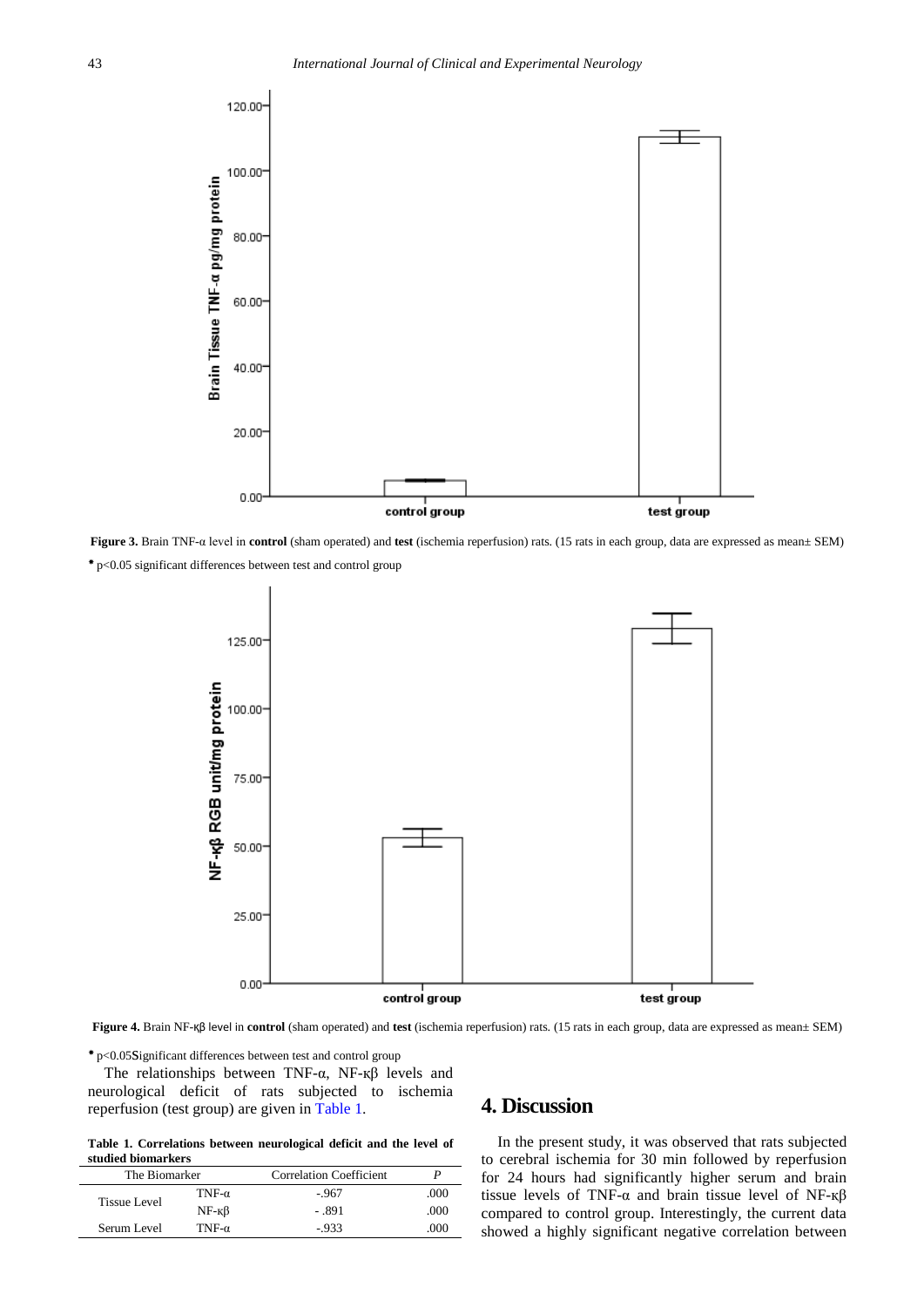<span id="page-4-0"></span>neurological scoring and both serum and brain tissue level of TNF-α and brain tissue levels of NF-қβ in ischemia/ reperfusion rats, which suggested that both biomarkers plays injurious role and may contributed to neuronal damage. These findings further support the existence of inflammation in our focal cerebral ischemic model.



<span id="page-4-1"></span>**Figure 5.** The relationship between Brain TNF-α and Brain NF-қβ level in control (sham operated) and test (ischemia reperfusion) rats. (CC = 0.943, *P*  $= 0.000$ 



**Figure 6.** The relationship between Serum TNF-α and Brain NF-қβ level in control (sham operated) and test (ischemia reperfusion) rats.CC = 0.946, *P*  $= 0.000$ 

The current data are comparable with previous studies conducted to evaluate the role of TNF-α in rat's transient focal and global cerebral ischemia [\[23,24\].](#page-6-6) Even so the

role of TNF-α action during ischemia/reperfusion has not been fully elucidated, with the potential of both beneficial and/or deleterious outcome [\[7,25\].](#page-5-3) This is largely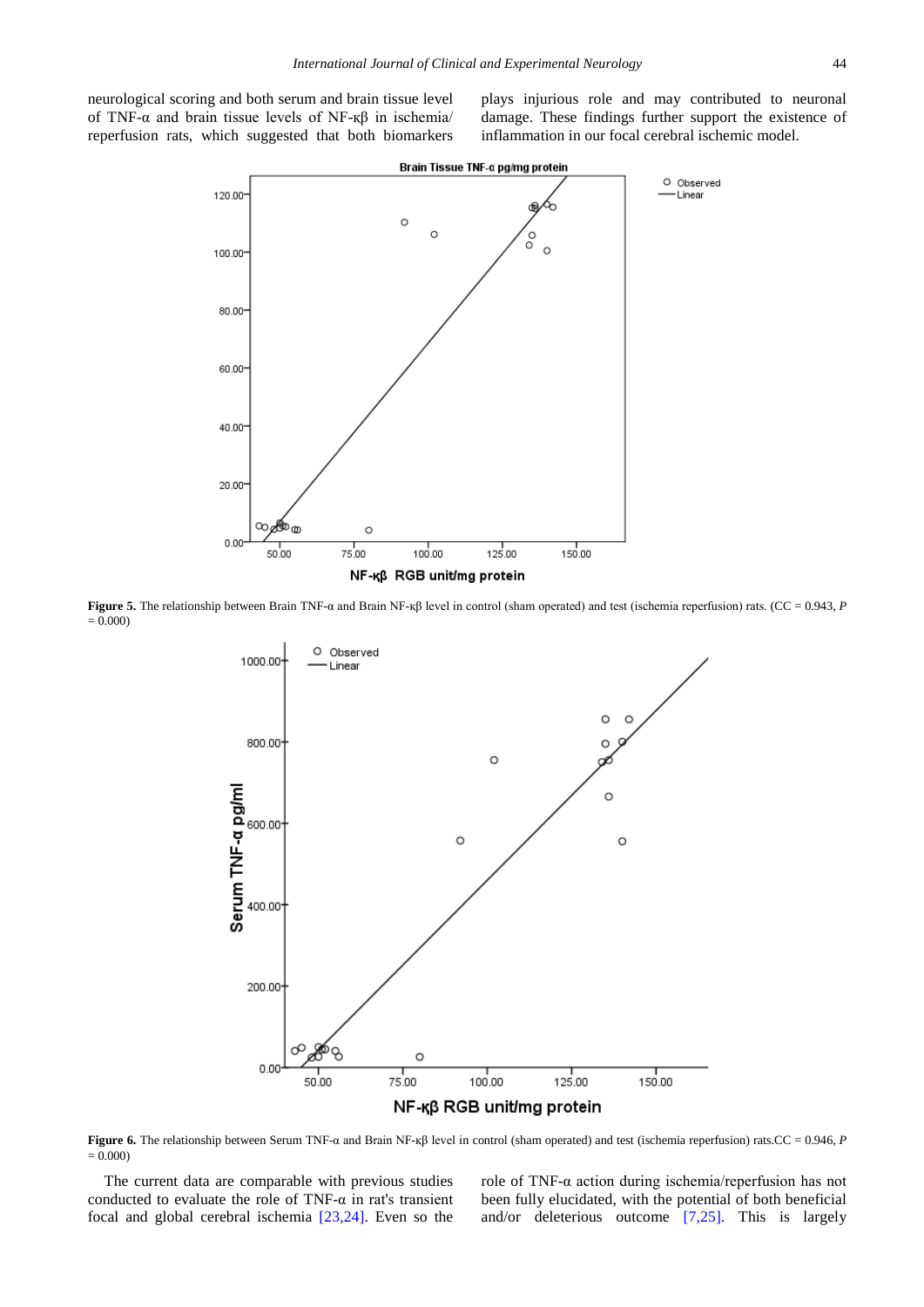attributed to activation of one it receptors (TNFR1 or 2) and to the differential downstream pathway activated during cerebral ischemia and to TNF-α concentration in the ischemic zone [\[26,27\].](#page-6-7)

Our study were in consistent with Hosomi et al finding, they conducted a rats model of focal cerebral ischemia with 120 minutes of middle cerebral artery occlusion (MCAO) followed by reperfusion, TNF- $\alpha$  was significantly elevated in the ischemic hemisphere 6 h after reperfusion and this overexpression is associated with worsening of neurological deficit and cerebral edema [\[23\].](#page-6-6) Furthermore, Haddad et al gained similar finding in another different model of transient focal cerebral ischemia [\[28\].](#page-6-8)

These propositions were further supported by Clausen et al, who demonstrated that mice exposed to permanent MCAO exhibited a significantly higher level of TNF- $\alpha$ activity measured at 6, 12 and 24 hours after cerebral ischemia. Moreover, they proved that  $TNF-\alpha$  was expressed in largely isolated populations of microglia and macrophages in the ischemic brain [\[26\].](#page-6-7) Previous researches repeatedly proposed that TNF-α was related to the cerebral ischemia/reperfusion injury with significant improvement in cerebral ischemic injury with TNF- $\alpha$ antibodies treatment after MCAO [\[23\].](#page-6-6) Furthermore, The regulation of the neuronal damage by TNF-α after focal cerebral ischemia was mediated by TNF-α receptor-1 [\[29,30\].](#page-6-9)

In contradiction to animal experiments, Intiso et al conducted a study on 41 patients with acute ischemic stroke, serum TNF-α level showed an early and prolonged increase after stroke onset that unrelated to lesion size, neurological impairment, age, sex, infectious complications or even vascular risk factors. This enhancement in TNF-α may attributed to the acute phase response occurring in stroke patients [\[31\].](#page-6-10) On the other hand, numerous researches conducting on human further potentiated the beneficial role of TNF- $\alpha$  in stroke recovery and significantly correlated with anti-apoptotic bcl-2 expression [\[32,33\].](#page-6-11)

According to Desai et al study, NF-қβ was significantly increased in ischemic tissue in rat's model of focal cerebral ischemia using MCAO [\[8\].](#page-5-4) This accompany by deterioration in neurological deficits and BBB permeability in addition to high level of ROS and proinflammatory cytokine IL-1beta [\[8\].](#page-5-4) Moreover, Liu and his fellow's additionally proposed the harmful role of NF-қβ in permanent MCAO model, the elevated level of NF-қβ was measured by different methods including immunohistochemistry, Western blotting and RT-PCR and associated with worsening of neurological deficit [\[14\].](#page-5-9)

Moa et al investigated the expressional changes of NFκB in peripheral blood mononuclear cells of patients with acute progressive cerebral infarction, a significant elevated level of NF- $\kappa$ B was observed on 7, 14, and 30<sup>th</sup> day post infraction [\[34\].](#page-6-12) Moreover the detrimental effect of NF-κB in human stroke was further proved by Jeong et al study, that abolish of inflammatory respond was obtain through inhibition of NF-κB [\[35\].](#page-6-13)

The present study demonstrated one more significant positive correlation between NF-κβ and TNF-α level in serum as well as brain tissue in rats exposed to 30 min of ischemia followed by 24h of reperfusion. Consequently, repetitive researches documented the co-stimulation of NF-қβ and TNF-α rat's model of transient focal cerebral ischemic/reperfusion injury [\[36,37\].](#page-6-14)

In conclusion, the current study further supported that NF-қβ and TNF-α were expressed in the affected cerebral hemisphere in rats' subjected to cerebral ischemia/reperfusion and demonstrated a direct relationship between these inflammatory biomarkers and the consequent neurological deficits.

# **Competing Interest**

On behalf of all authors, the corresponding author states that there is no conflict of interest

# **Acknowledgment**

During this work we have collaborated with many colleagues in Alexandria University - Egypt, for whom I have great regard, and I wish to extend my sincere thanks to Dr. Ali. M. Kobil.

# **References**

- <span id="page-5-0"></span>[1] Bi Q, Wang T, Zhang W: Frequency and etiological diagnosis of ischemic stroke in Chinese young adults. *Neurol Res* 2012, 34: 354-358.
- [2] Donnan GA: The 2007 Feinberg lecture: a new road map for neuroprotection. *Stroke* 2008, 39: 242.
- <span id="page-5-1"></span>[3] Deb P, Sharma S, Hassan KM: Pathophysiologic mechanisms of acute ischemic stroke: An overview with emphasis on therapeutic significance beyond thrombolysis. *Pathophysiology* 2010, 17: 197-218.
- [4] Durukan A, Tatlisumak T: Acute ischemic stroke: overview of major experimental rodent models, pathophysiology, and therapy of focal cerebral ischemia. *Pharmacol Biochem Behav* 2007, 87: 179-197.
- [5] Strickland I, Ghosh S: Use of cell permeable NBD peptides for suppression of inflammation. *Ann Rheum Dis* 2006, 65 Suppl 3: iii75-82.
- <span id="page-5-2"></span>[6] Emsley HC, Tyrrell PJ: Inflammation and infection in clinical stroke. *J Cereb Blood Flow Metab* 2002, 22: 1399-1419.
- <span id="page-5-3"></span>[7] Watters O, O'Connor JJ: A role for tumor necrosis factor-alpha in ischemia and ischemic preconditioning. *J Neuroinflammation* 2011, 8: 87.
- <span id="page-5-4"></span>[8] Desai A, Singh N, Raghubir R: Neuroprotective potential of the NF-kappaB inhibitor peptide IKK-NBD in cerebral ischemiareperfusion injury. *Neurochem Int* 2010, 57: 876-883.
- <span id="page-5-5"></span>[9] Tak PP, Firestein GS: NF-kappaB: a key role in inflammatory diseases. *J Clin Invest* 2001, 107: 7-11.
- [10] Gidday JM, Gasche YG, Copin JC, Shah AR, Perez RS, Shapiro SD, Chan PH, Park TS: Leukocyte-derived matrix metalloproteinase-9 mediates blood-brain barrier breakdown and is proinflammatory after transient focal cerebral ischemia. *Am J Physiol Heart Circ Physiol* 2005, 289: H558-568.
- [11] Hayden MS, Ghosh S: Signaling to NF-kappaB. *Genes Dev* 2004, 18: 2195-2224.
- [12] Albensi BC, Mattson MP: Evidence for the involvement of TNF and NF-kappaB in hippocampal synaptic plasticity. *Synapse* 2000, 35: 151-159.
- <span id="page-5-6"></span>[13] Ridder DA, Schwaninger M: NF-kappaB signaling in cerebral ischemia. *Neuroscience* 2009, 158: 995-1006.
- <span id="page-5-9"></span>[14] Liu Y, Zhang XJ, Yang CH, Fan HG: Oxymatrine protects rat brains against permanent focal ischemia and downregulates NFkappaB expression. *Brain Res* 2009, 1268: 174-180.
- <span id="page-5-7"></span>[15] Keefer LK, Garland WA, Oldfield NF, Swagzdis JE, Mico BA: Inhibition of N-nitrosodimethylamine metabolism in rats by ether anesthesia. *Cancer Res* 1985, 45: 5457-5460.
- <span id="page-5-8"></span>[16] Renolleau S, Aggoun-Zouaoui D, Ben-Ari Y, Charriaut-Marlangue C: A model of transient unilateral focal ischemia with reperfusion in the P7 neonatal rat: morphological changes indicative of apoptosis. *Stroke* 1998, 29: 1454-1460; discussion 1461.